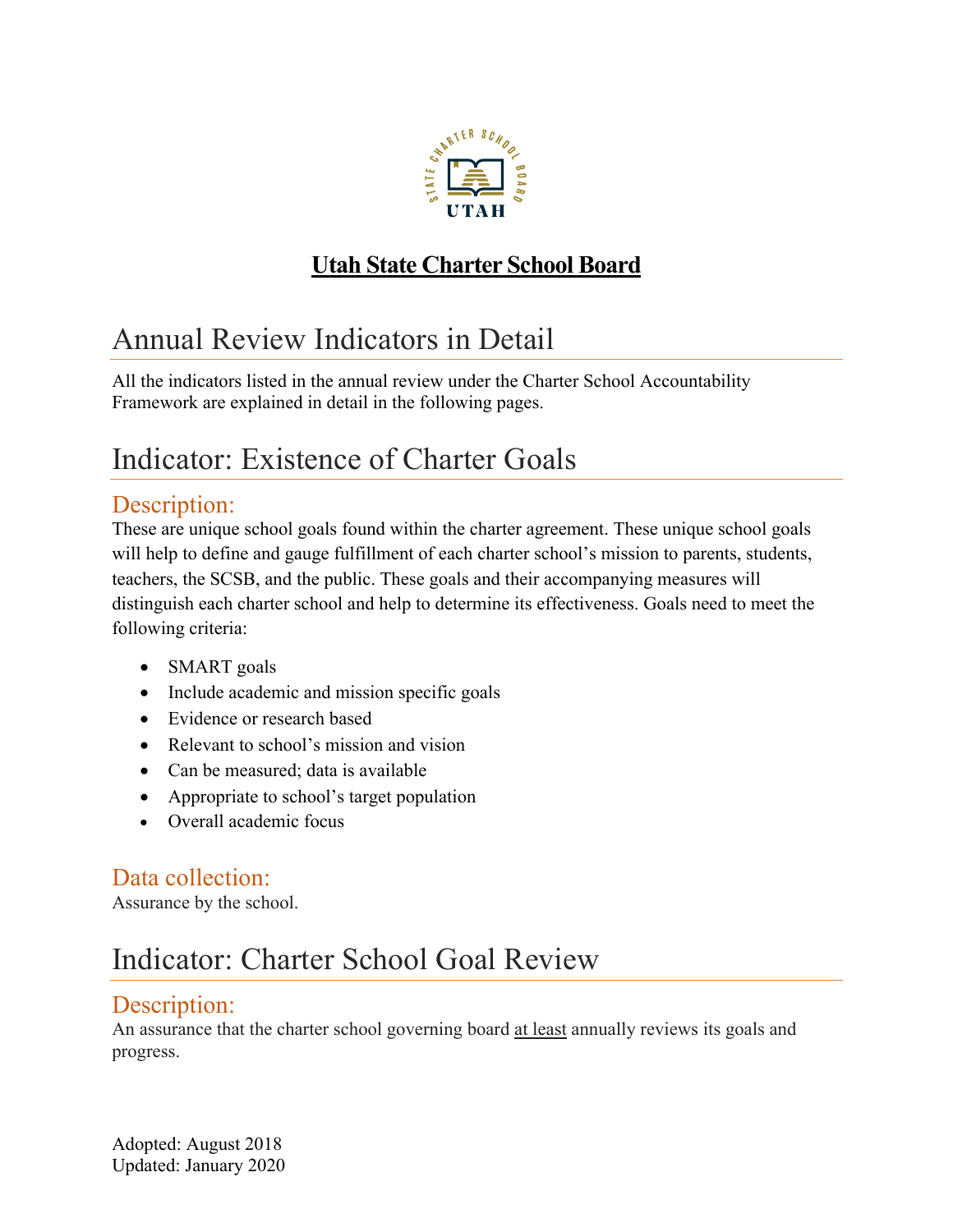### Data collection:

Assurance by the school.

## Indicator: Charter School Goal Achievement and Progress

#### Description:

An assurance that the charter school is meeting or making progress towards meeting all goals in the charter agreement. Making progress is determined by the school, however, the school is expected to make sufficient progress so that all goals are met at the five-year review.

### Data collection:

An assurance by the school.

### Indicator: Transfer Rate

#### Description:

The transfer rate measures the percentage of students who leave the school during the year (excluding transfers out of state, transfers out of country, students who attended less than 10 days, and students in kindergarten).

> Number of Transferred Students Transfer Rate = Total Students

### Data collection:

Compiled by the SCSB using:

• Enrollment and Exit data reported to UTREx

### Indicator: Retention Rate

#### Description:

Percentage of students enrolled at year-end who returned to a school within the LEA by Oct. 1 of the following school year.

| Retention Rate $=$ | Students Enrolled at End of Previous Year and Still Enrolled |
|--------------------|--------------------------------------------------------------|
|                    | on Oct. 1                                                    |
|                    | Students Enrolled at End of Previous Year                    |

#### Data collection:

Compiled by the SCSB using:

• Enrollment and Exit data reported to UTREx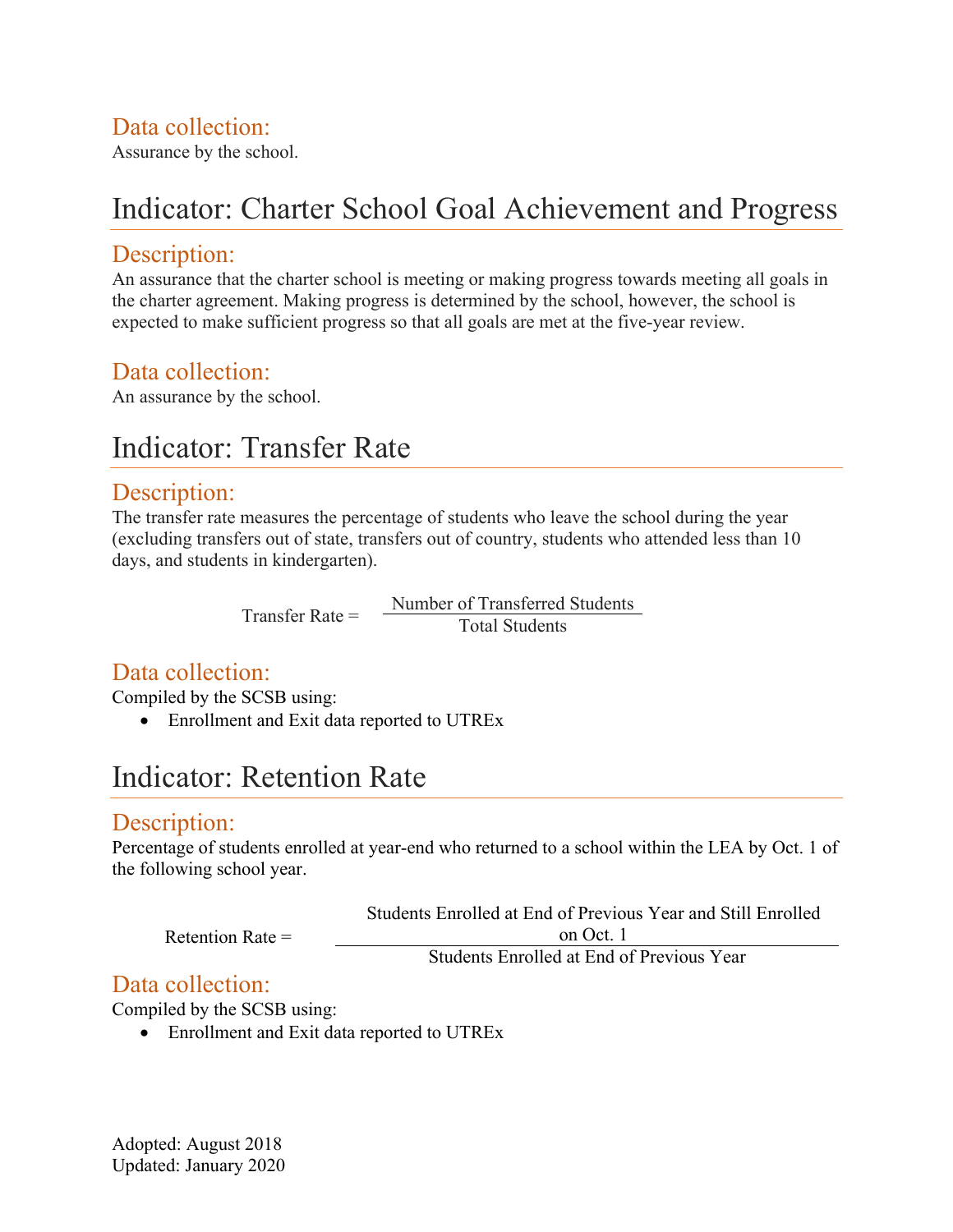## Indicator: Enrollment Trends

### Description:

A trajectory of October 1 enrollment and ADM (Average Daily Membership) derived from enrollment data reported to UTREx.

### Data collection:

Compiled by the SCSB using:

• Enrollment data reported to UTREx

# Indicator: Average Daily Membership (ADM)

### Description:

A comparison of a school's end of year ADM to that school year's October 1 counts. A significantly lower ADM compared to October 1 enrollment may negatively affect funding and could signal problems for a school to retain enrollment levels.

$$
ADM = \frac{ADM}{October 1 count}
$$

### Data collection:

Compiled by the SCSB using:

• Enrollment data reported to UTREx

# Indicator: Unrestricted Days Cash on Hand

### Description:

How long, in days, the school could meet their operating expenses without receiving new income. Unrestricted investments can be included if they can be converted into cash in a timely manner. At least one month of operating expenses cash on hand is a standard minimum measure of financial health of any organization. If a school has fewer than 30 days of cash on hand, it will not be able to operate for more than a few weeks without another cash inflow and is at high risk for immediate financial difficulties.

Unrestricted Cash + Cash Equivalents  $\times$  365 Total Operating Expenses - Annual Depreciation Unrestricted Days Cash on Hand =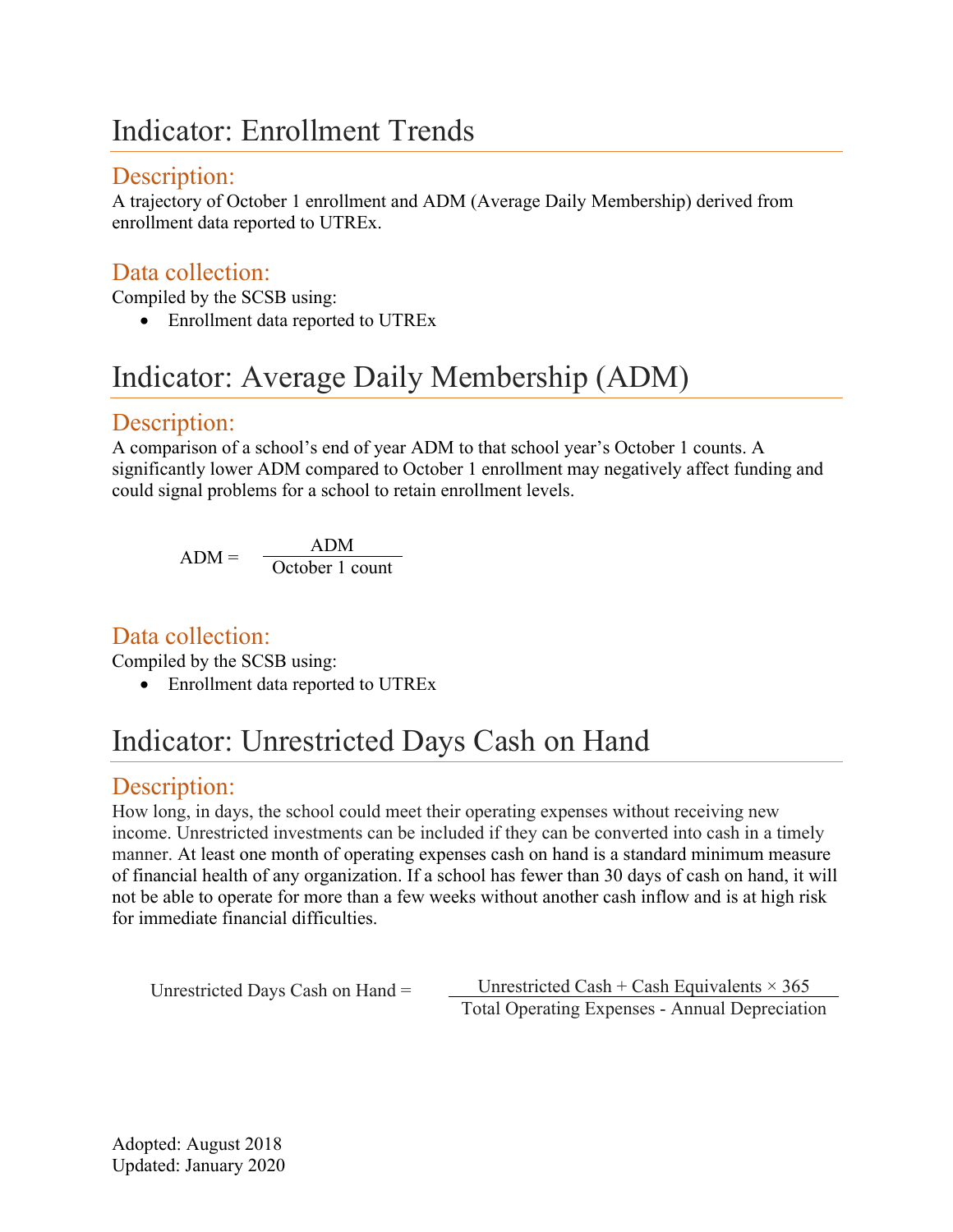### Data collection:

Compiled by the SCSB using:

• Audited statement of financial position. Note that if cash is restricted due to legislative requirements, donor restrictions, or other reasons, the restriction should be listed in the audit.

## Indicator: Debt to Asset

### Description:

The debt to asset ratio measures the amount of liabilities a school owes versus the assets they own: in other words, it measures the extent to which the school relies on borrowed funds to finance its operations. Larger than "1" shows assets are being funded with debt and the school will be unable to pay back debts. Low ratio shows bulk of asset funding comes from equity and indicates stronger financial health. (i.e. \$1,500,000 liabilities  $\div$  \$1,000,000 in assets = 1.5:1 = risky since it is larger than 1:1 ratio. The debt to assets ratio indicates the proportion of a school's assets that are financed with debt instead of equity and determines the financial risk of the school. If the ratio is greater than 1, it indicates most of the assets of the school are being funded with debt. It also indicates the school could potentially be at risk of not being able to pay back its debts, especially if their cash flows were to suddenly decline or variable-interest rate financed debt were to increase. On the flip side, the lower the ratio, the less amount of assets are being funded with debt. When historically tracking this ratio, if the ratio continues to increase, it means the school is unwilling or unable to pay down their debt, which could possibly lead to default in the future.

> Total Liabilities Debt to Asset =  $\frac{1}{\text{Total Assets}}$

### Data collection:

Compiled by the SCSB using:

• Audited statement of financial position

## Indicator: Current Ratio

### Description:

The current ratio depicts the relationship between a school's current assets and current liabilities (within one year). It measures a school's ability to pay its obligations over the next 12 months. It shows how quickly short-term assets can be converted into cash to pay short-term liabilities. Watch for big decreases in ratio. Make sure current assets are collectible. The higher the ratio, the more liquid the school. A "healthy" school with have a current ratio of at least 1.0.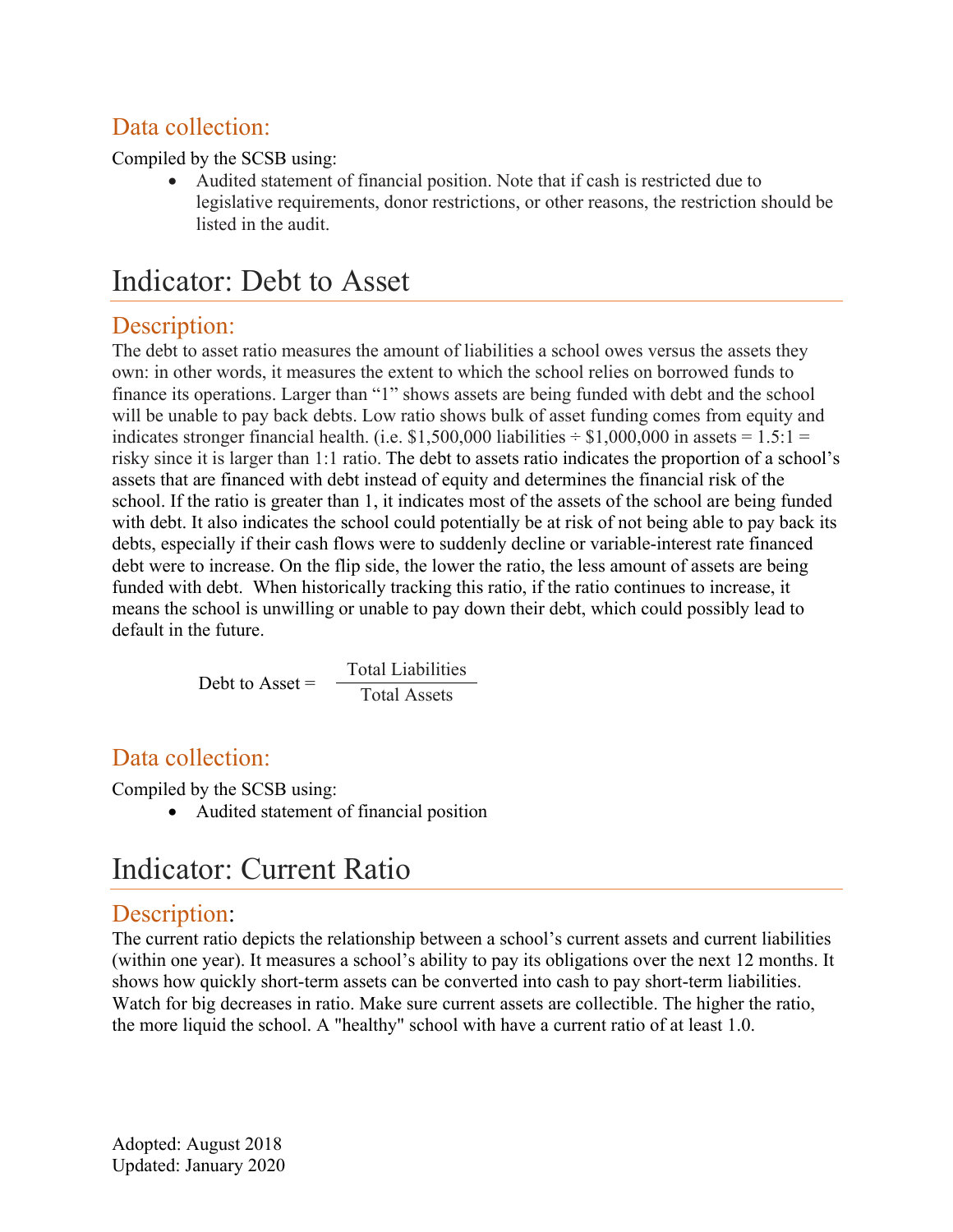Current Assets  $Current Ratio = \frac{Current~I_{isا}^{SUSC}}{Current~I_{is}^{SUSC}}$ 

### Data collection:

Compiled by the SCSB using:

• Audited statement of financial position. Note that regardless of what is listed by the auditor as current assets, restricted cash and prepaid expenses are included as current for this metric.

# Indicator: Multi-Year Cash Flow

### Description:

The cash flow measure indicates a school's change in cash balance from one period to another. A positive cash flow over time generally indicates increasing financial health and sustainability of a charter school.

### Data collection:

Compiled by the SCSB using:

• Five years of audited statements of financial position

## Indicator: Total Margin

### Description:

Total margin measures the deficit or surplus a school yields out of its total revenues; in other words, it measures whether the school is living within its available resources. General preference in any industry is that total margin is positive, but organizations can make strategic choices to operate at a deficit for a year for a large operating expenditure or other planned expense.

> Net Income  $Total Margin = \frac{Total Revenue}{Total Revenue}$

### Data collection:

Compiled by the SCSB using:

• Audited financial statements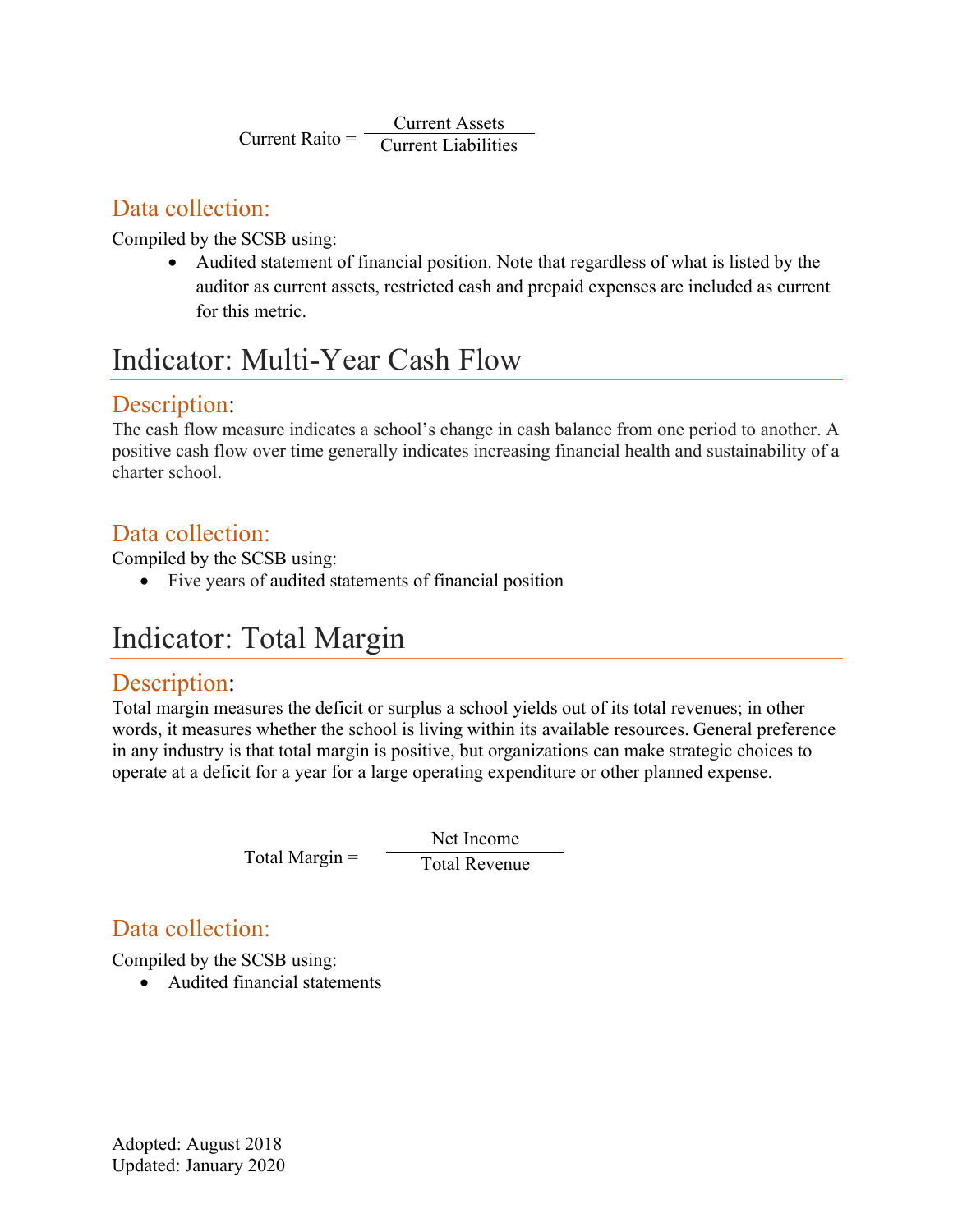## Indicator: Audit Findings

### Description:

Critical to a school's health and stability is its ability to manage its finances well. The Board has a responsibility to protect the public's interest and must evaluate the extent to which the charter school is responsibly managing its finances. Charter schools should have an unqualified, or "clean," financial audit.

This means that the auditor found the financial statements to be accurate and complete, which is necessary for evaluating a school's financial health.

Findings may be considered deficient, significant, or material. Material weaknesses are findings that are considered more severe because there is a reasonable possibility that a material misstatement of the school's financial statements will not be prevented or detected and corrected in a timely matter.

Certain findings are more adverse than others and the Board specifically looks for material weaknesses on internal controls and related party transactions. This means that the charter school does not have systems in place to minimize the risk of financial mismanagement.

In addition, audits may include a "going concern disclosure," where the auditor has concerns about the organization's viability. Multiple material findings or a previous finding that the school failed to address, shows a possible greater concern and can cause a school to fall far below the standard.

Auditors evaluate an organization's financial statements and processes against Generally Accepted Accounting Principles (GAAP). Schools that do not meet this standard will have material or significant findings in their financial audits.

### Data collection:

Compiled by the SCSB using:

- Notes to Financial Statements
- Report on Internal Control over Financial Reporting and on Compliance

# Indicator: Board Training

### Description:

There is great value in attending training sessions as a team and selecting differentiated training opportunities based on a needs assessment of your governing board. Governing boards can seek training from various sources including SCSB staff and state charter associations.

### Data collection:

An assurance by the school.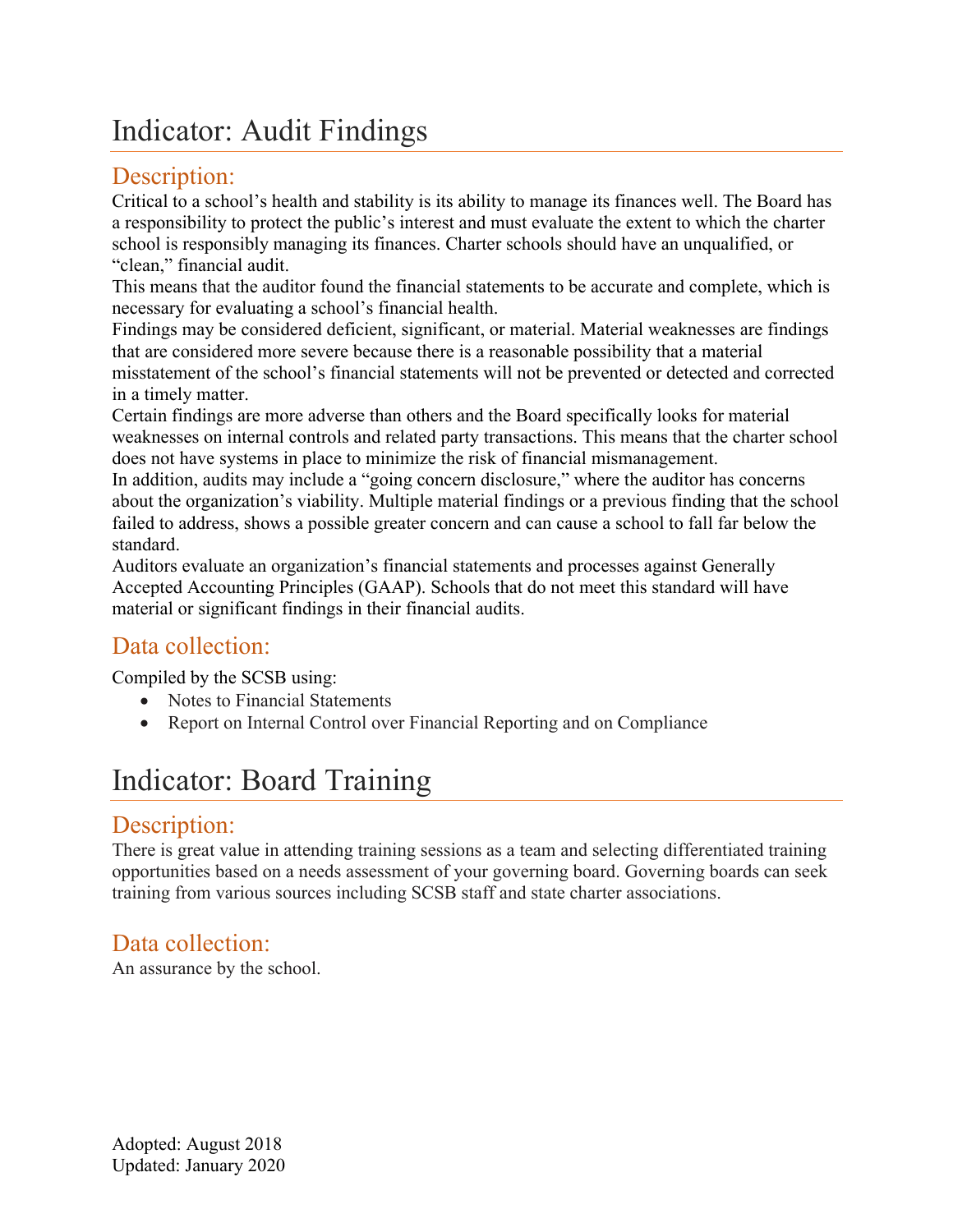## Indicator: Background Checks

### Description:

Charter schools must conduct background checks, or ensure background checks have been completed, for all governing board members. The type and frequency of background check is determined by policy and usually found in the governing board by laws. The background checks must be kept on file at the school. §53A-1a-512.5 requires background checks for all school personnel including charter governing board members.

#### Data collection:

An assurance by the school.

## Indicator: Board Membership

#### Description:

The charter school governing board maintains full membership.

### Data collection:

An assurance by the school.

## Indicator: Regular Board Meetings

### Description:

As defined in the governing board bylaws, a governing board should hold regular meetings to discuss the implementation of the organization's mission and vision. As determined by charter application (if application is part of the charter agreement), charter agreement or governing board bylaws.

#### Data collection:

An assurance by the school.

## Indicator: Noticed Meetings

#### Description:

As required by [§52-4-202,](https://le.utah.gov/xcode/Title52/Chapter4/52-4-S202.html?v=C52-4-S202_2016031820160318) all public bodies, including local charter school boards, must notice all meetings specifically with the requirements listed under [§54-4-202.3](https://le.utah.gov/xcode/Title52/Chapter4/52-4-S202.html?v=C52-4-S202_2016031820160318) including posting the meeting agenda, minutes and recordings of meetings on the Utah Public Notice Website.

### Data collection:

An assurance by the school.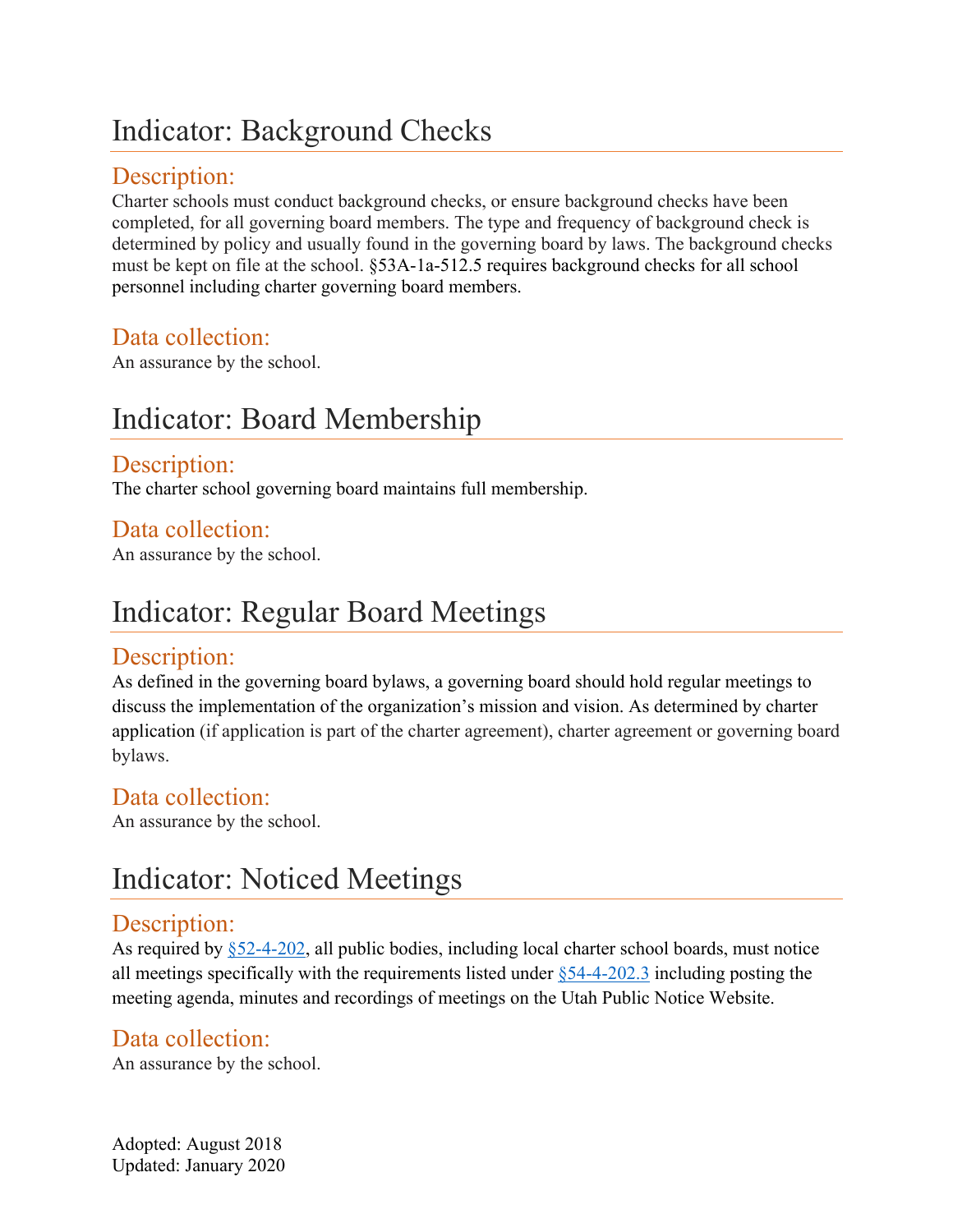# Indicator: Meeting Recordings

### Description:

In accordance with  $\S$ 54-4-203, recordings of all public meetings must be taken and made available to the public within 3 days of holding the meeting. Recordings must be uploaded to the Utah Public Notice Website.

### Data collection:

An assurance by the school.

## Indicator: Meeting Minutes

### Description:

In accordance with  $\S$ 54-4-203, minutes of all public meetings must be taken and made available to the public within 30 days of holding the meeting. Minutes must be uploaded to the Utah Public Notice Website.

### Data collection:

An assurance by the school.

## Indicator: Closed Meetings

### Description:

Charter school governing boards adhere to the [Open and Public Meetings Act \(§52-4-204\)](https://le.utah.gov/xcode/Title52/Chapter4/52-4-S204.html?v=C52-4-S204_1800010118000101) regarding closed meetings.

### Data collection:

An assurance by the school.

### Indicator: Administrator's Report

### Description:

A governing board that hears a director's report at a regularly scheduled board meeting demonstrates a board that is involved in ensuring the schools mission and vision are accomplished.

### Data collection:

An assurance by the school.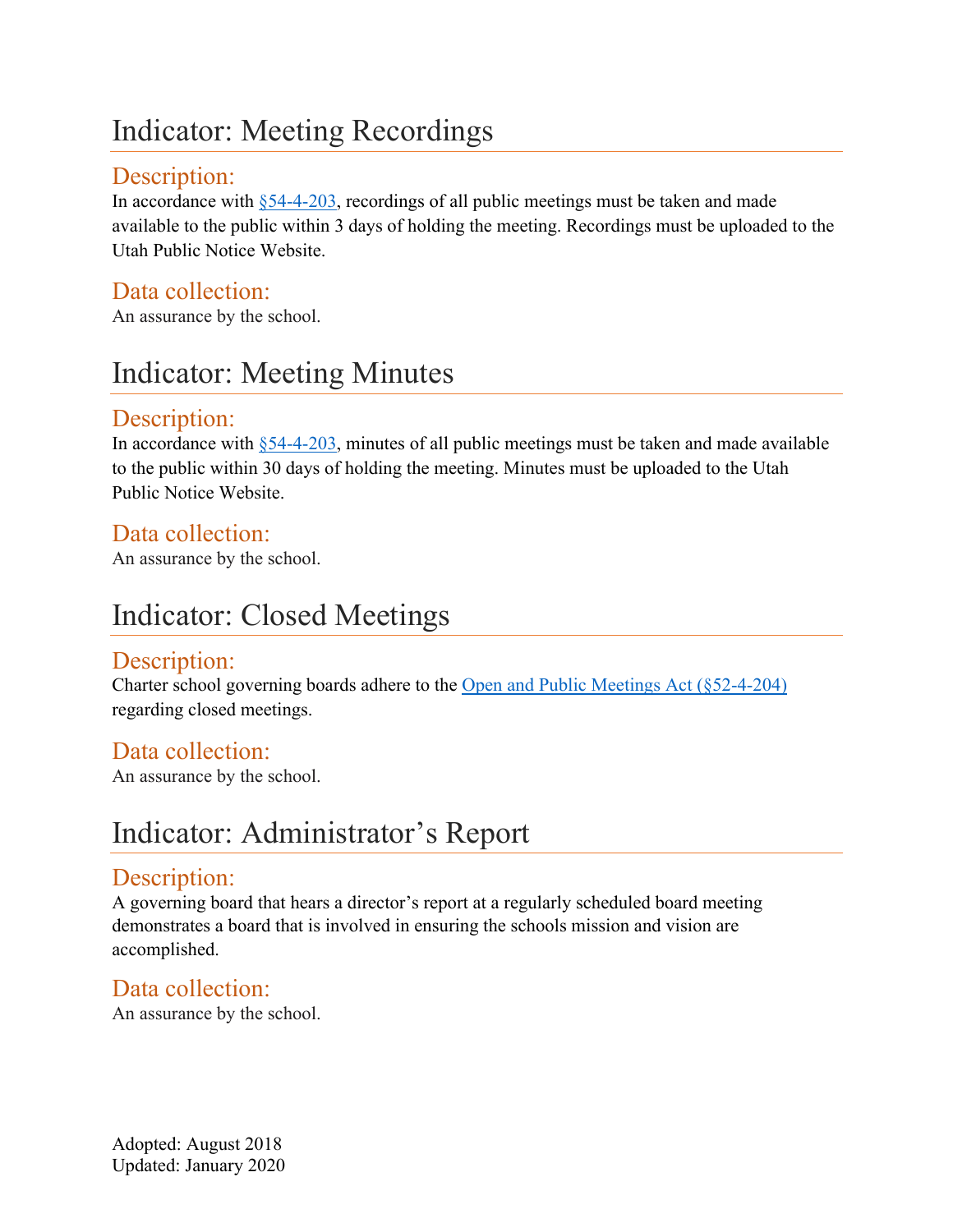## Indicator: Administrator's Expectations

### Description:

The governing board has set expectations of the director's performance.

### Data collection:

An assurance by the school.

# Indicator: Annual Administration Evaluation

### Description:

The governing board should establish expectations for which it will hold its director accountable and annually evaluate the director for his/her effectiveness in carrying out the mission and vision. The director should be evaluated annually based on pre-established expectations for his/her effectiveness in carrying out the mission and vision of the organization.

### Data collection:

An assurance by the school.

## Indicator: Board Financial Review

### Description:

The governing board receives a monthly financial report according to \$53G-7-309. A governing board that receives a monthly financial report demonstrates that it is informed and involved in governing the financial health of the school.

### Data collection:

An assurance by the school.

## Indicator: Internal Controls

### Description:

Review processes, "checks and balances", and methods and procedures established by an organization to ensure they are conducting business in an orderly and efficient manner. Internal controls safeguard assets and resources; deter and detect errors, fraud, and theft; ensure accuracy and completeness of accounting data; produce reliable financial data; and ensure adherence to the organization's plans and policies.

### Data collection:

An assurance by the school.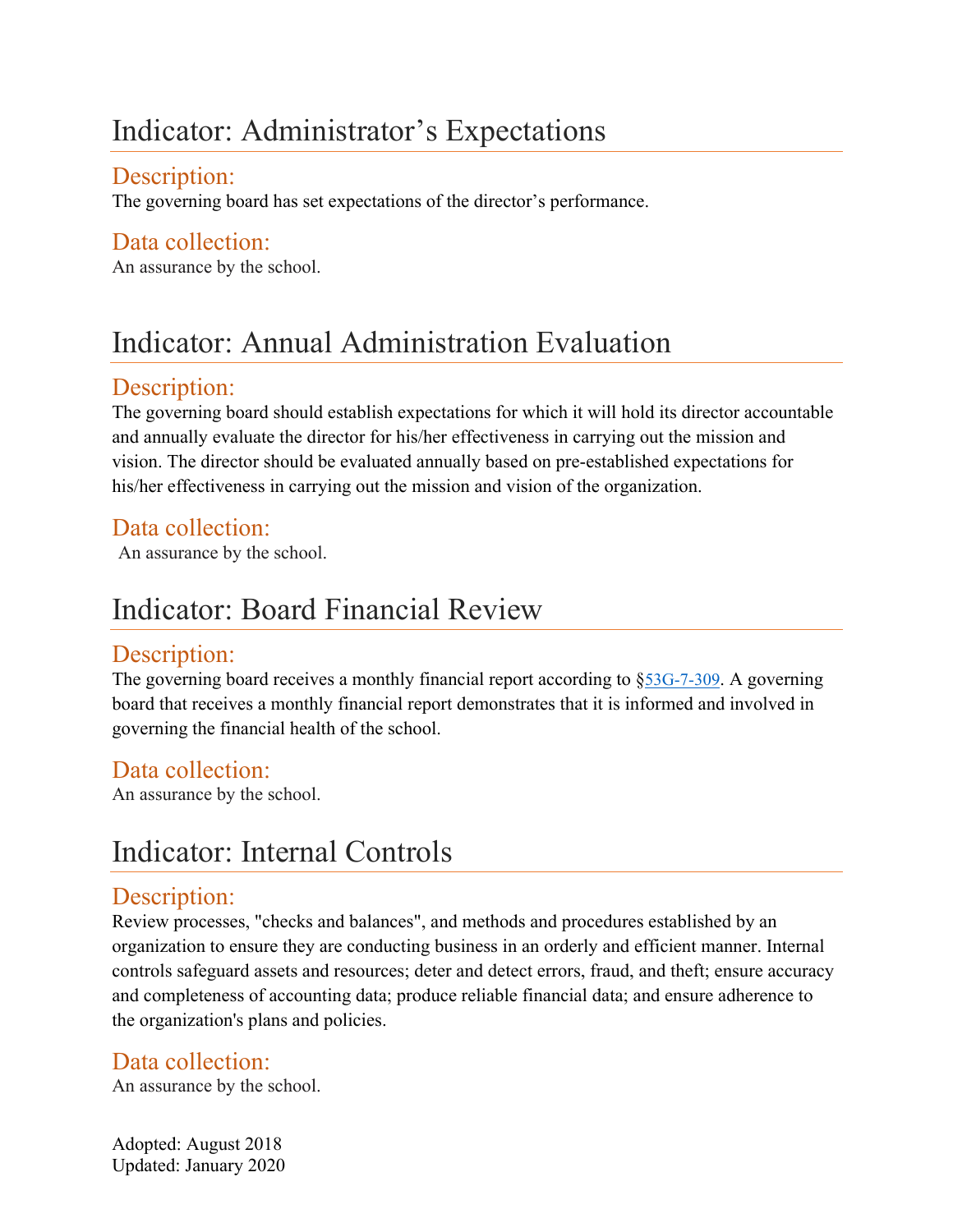### Indicator: Procurement

### Description:

Established policies and procedures approved by the school's governing board, which outlines the process of acquiring goods and services to meet the needs of the organization. No findings result, and adherence to the established procurement policy adopted by the organization is displayed. Public charter schools are required to follow the state procurement code, [§63G-6a.](https://le.utah.gov/xcode/Title63G/Chapter6A/63G-6a.html) When a school does not adhere to the procurement policies, there is an increased risk of error and fraud.

### Data collection:

An assurance by the school.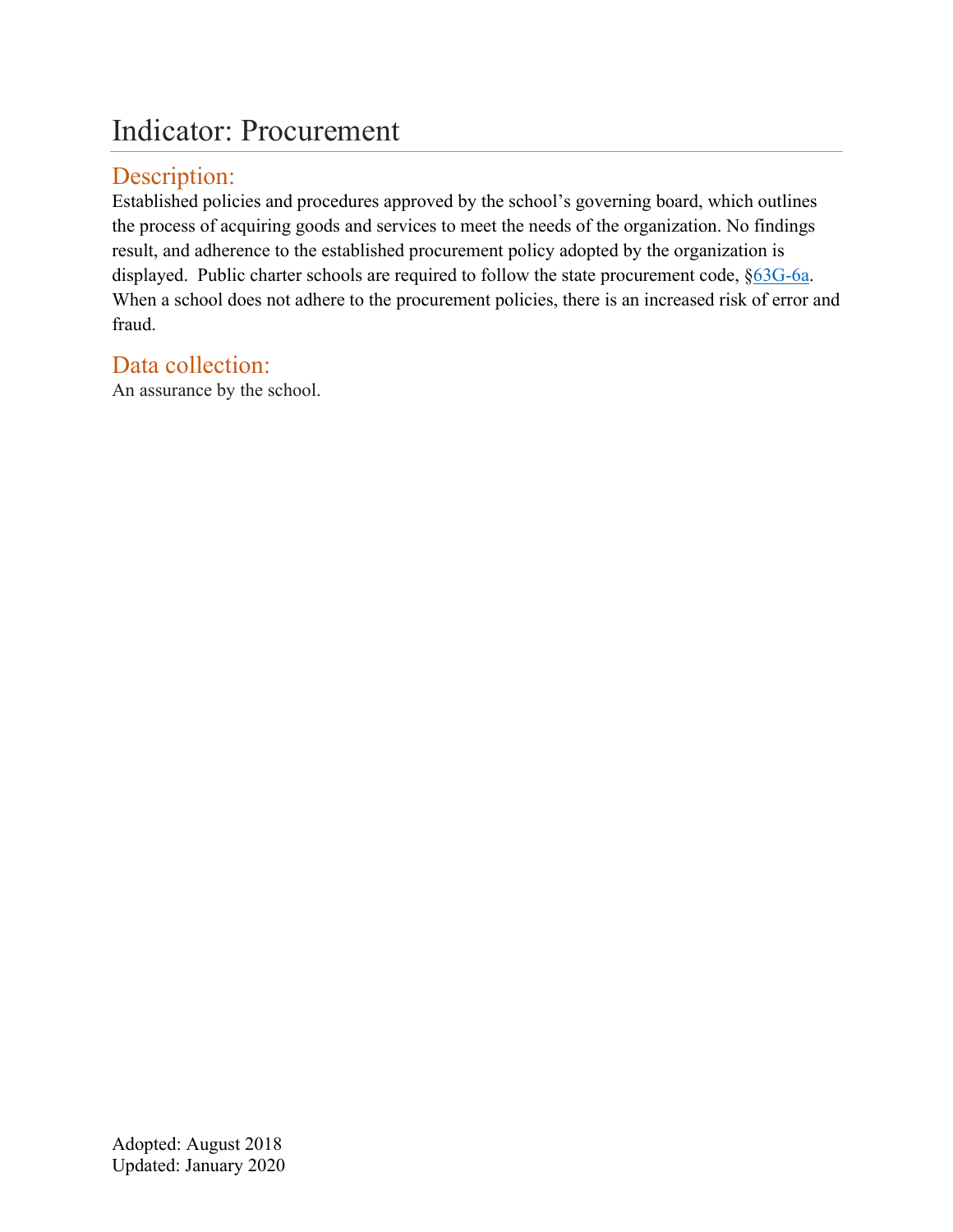# Comprehensive Review Indicators in Detail

All the indicators listed in the comprehensive review under the Charter School Accountability Framework are explained in detail in the following pages.

# Indicator: Key Elements

### Description:

All key elements listed in the exhibit A or the charter agreement are completely implemented into the school program.

### Data collection:

Compiled by the SCSB using:

- Observation notes
- Evidences provided by the LEA

## Indicator: Charter School Goal Review

### Description:

All key elements listed in the exhibit A or the charter agreement are completely implemented into the school program.

### Data collection:

Compiled by the SCSB using:

• LEA governing board meeting agenda's, minutes and recordings

## Indicator: Charter School Goal Achievement and Progress

### Description:

All key elements listed in the exhibit A or the charter agreement are completely implemented into the school program.

### Data collection:

Compiled by the SCSB using:

- State accountability data
- School provided achievement data
- School provided data on specific goal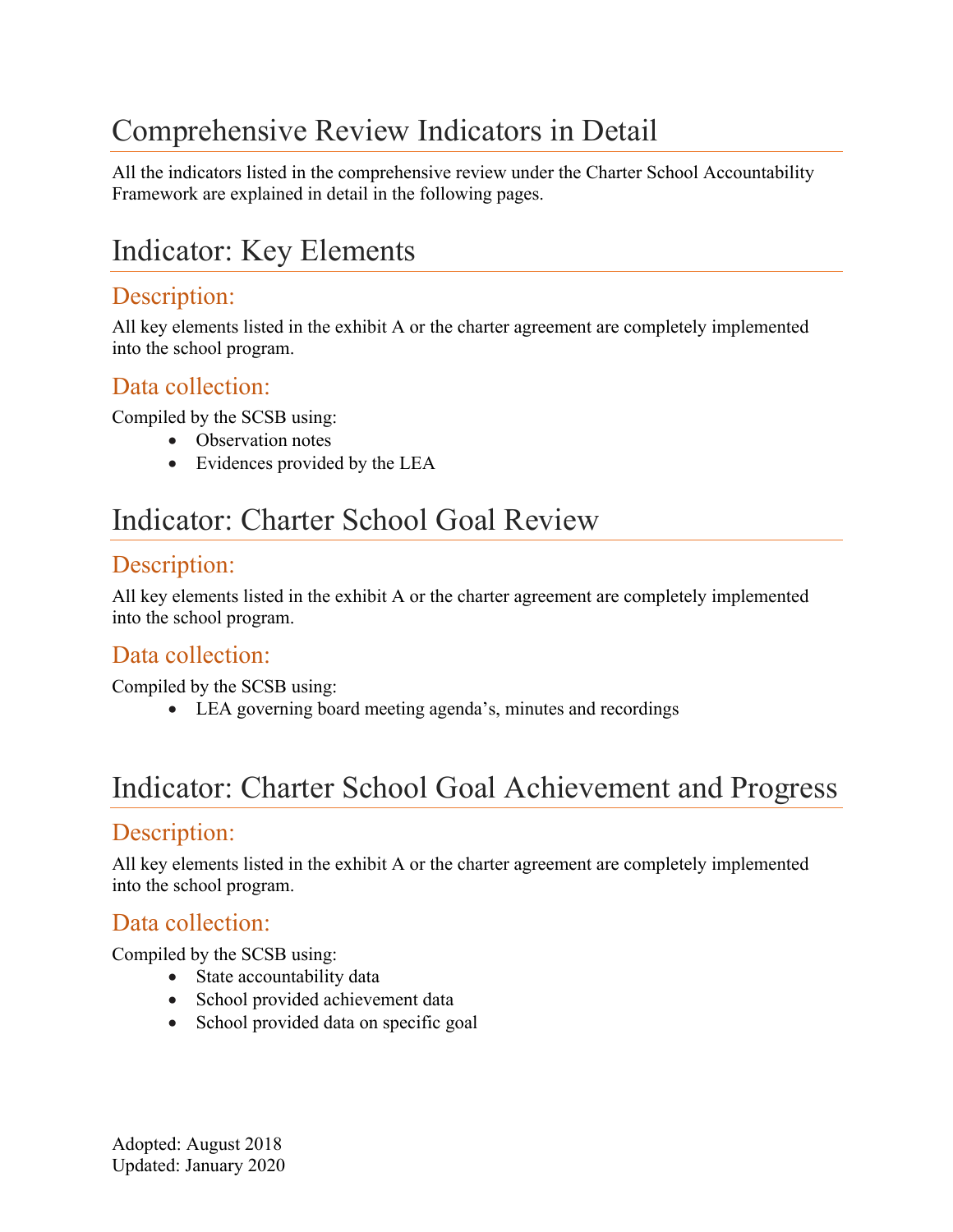## Indicator: Transfer Rate Trend

### Description:

The transfer rate trend measures the 5-year average of the percentage of students who leave the school during the year (excluding transfers out of state, transfers out of country, students who attended less than 10 days, and students in kindergarten). The 5-year average transfer rate must  $be \leq 12\%$ .

### Data collection:

Compiled by the SCSB using:

• Enrollment and Exit data reported to UTREx

## Indicator: Retention Rate Trend

#### Description:

The Retention Rate Trend measures the 5-year average of the percentage of students enrolled at year-end who returned to a school within the LEA by Oct. 1 of the following school year. The 5 year average must be  $\geq 75\%$ .

### Data collection:

Enrollment and Exit data reported to UTREx.

### Indicator: Enrollment Rate Trend

### Description:

A 5-year trajectory of October 1 enrollment and ADM (Average Daily Membership) derived from enrollment data reported to UTREx. 5-year enrollment trend must be stable or increasing.

### Data collection:

Enrollment data reported to UTREx

## Indicator: Multi-Year Cash Flow

### Description:

The cash flow measure indicates a school's change in cash balance from one period to another. Cash flow indicates the trend in the school's cash balance over a period of time. This measure is similar to days cash on hand but indicates long-term stability versus near-term. Since cash flow fluctuations from year to year can have a long-term impact on a school's financial health, this metric assesses both multi-year cumulative cash flow and annual cash flow. A positive cash flow over time generally indicates increasing financial health and sustainability of a charter school.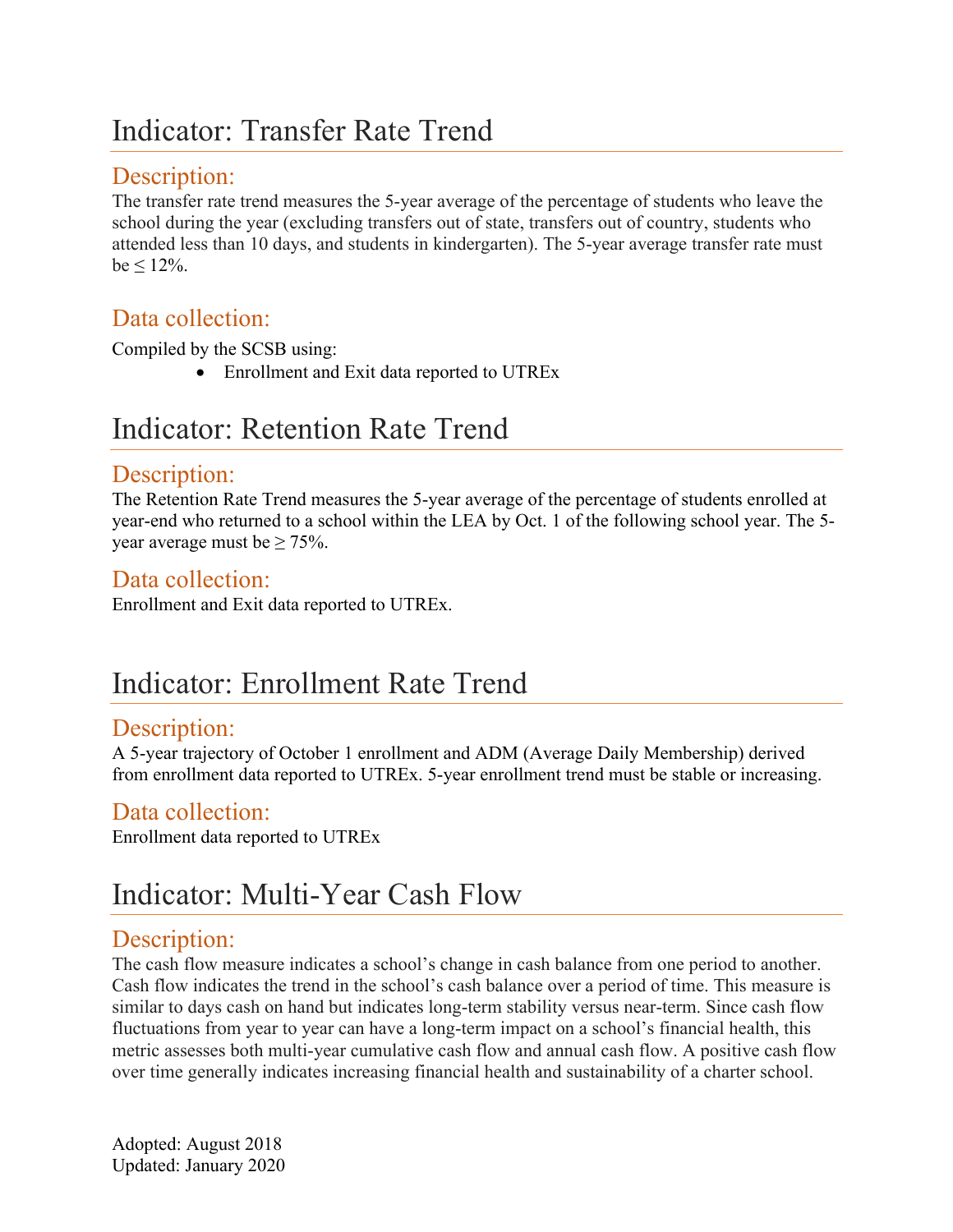### Data collection:

Compiled by the SCSB using:

• Five years of audited statements of financial position

## Indicator: Aggregated Five-Year Total Margin

### Description:

Total margin measures the deficit or surplus a school yields out of its total revenues; in other words, it measures whether the school is living within its available resources. General preference in any industry is that total margin is positive, but organizations can make strategic choices to operate at a deficit for a year for a large operating expenditure or other planned expense. This will look at the aggregated five-year margin.

### Data collection:

Compiled by the SCSB using:

• 5 years of audited financial statements

## Indicator: Repeat Audit Findings

#### Description:

Charter schools should resolve previous findings from their financial audit. This means that the auditor found that audit findings from the prior report were resolved. Schools should address previously identified audit findings. Not meeting this metric multiple years in a row demonstrates a possible trend of consistently not addressing unresolved audit findings and demonstrates a possible greater area of concern and cause a school to fall far below the standard.

### Data collection:

Compiled by the SCSB using:

- Notes to Financial Statements from the two most recent years
- Report on Internal Control over Financial Reporting and on Compliance from the two most recent years